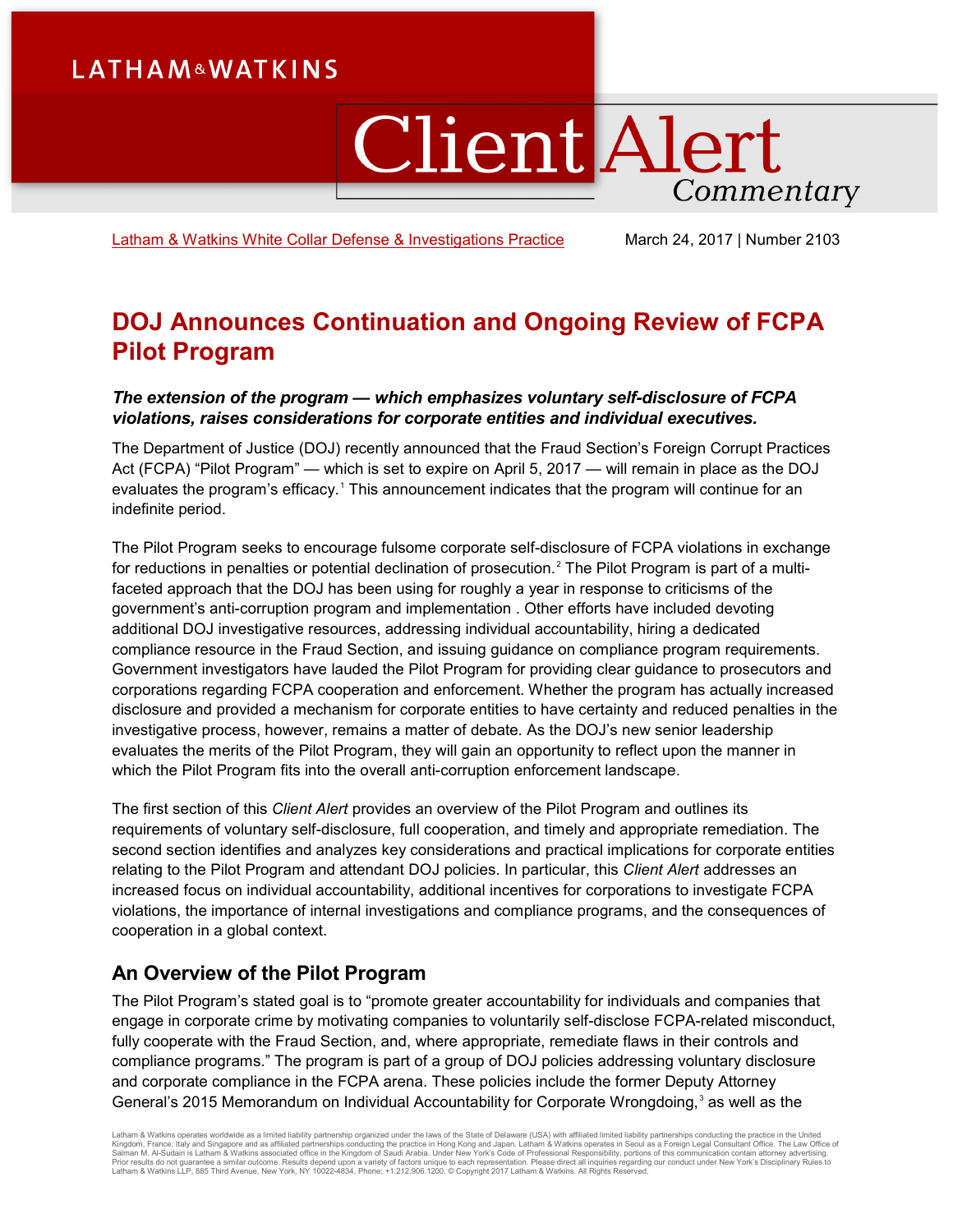DOJ's 2016 statement and 2017 guidance on evaluating corporate compliance programs. All of these policies aim to encourage the early detection and disclosure of FCPA violations by corporations, as well as subsequent cooperation with government investigations.

The Pilot Program incentivizes voluntary disclosure by allegedly offering significant reductions in potential penalties for FCPA violations. Specifically, the program proclaims it will offer companies that meet its requirements up to 50% reductions from the low end of the fines listed in the US Sentencing Commission Guidelines Manual (Sentencing Guidelines), as well as potential avoidance of an independent monitor requirement or declination of prosecution. These requirements are: voluntary self-disclosure, full cooperation and appropriate remediation. The burden of proving these elements is on the cooperating company throughout the process. However, the guidance acknowledges "[c]ooperation comes in many forms … the Fraud Section does not expect a small company to conduct as expansive an investigation in as short a period of time as a Fortune 100 company." Thus far, under the Pilot Program, the DOJ has announced the issuance of five letters of declination to corporations that disclosed, cooperated and remediated.

## **Voluntary Self-Disclosure**

Government guidance requires that voluntary self-disclosure under the Pilot Program be timely, fully comprehensive and prior to the imminent threat of government investigation. Though voluntary disclosure is already a factor under the US Attorneys' Manual (USAM) rules for prosecuting corporations, full credit under the Pilot Program is predicated on self-disclosure. The Pilot Program does not provide full credit for disclosures that are made pursuant to law, agreement or contract. The program requires that disclosures made under imminent threat of a government investigation or outside of a "reasonably prompt time" after the corporation became aware of the offense be treated as non-voluntary.

## **Full Cooperation**

Full cooperation is an onerous requirement under the Pilot Program. To have "fully" cooperated, the corporation must not only disclose its actions relating to the violation, but also the actions of any individuals involved — including its officers and employees, as well as third parties. Full cooperation also requires both the preservation and collection of all relevant documents, including those located overseas, as well as the translation of foreign documents. The program also requires proactive disclosure of any relevant facts and potential opportunities for the government to uncover relevant facts. De-confliction and disclosure of any internal investigation are also required.

## **Timely and Appropriate Remediation**

Remediation under the Pilot Program is "highly case specific" but generally encompasses: 1) an effective compliance program, and 2) actions addressing the misconduct. Relating to remediation, prosecutors must consider the company's existing compliance culture, the personnel and resources that have been dedicated to compliance, the reporting structure and independence of the compliance program, and the compliance program's effectiveness. Regarding actions taken in response to the misconduct, the guidance requires that the company discipline the responsible employees and any supervisors who failed to adequately oversee those employees. Finally, the program includes a catch-all remediation requirement of "any additional steps that demonstrate recognition of the seriousness of the corporation's misconduct, acceptance of responsibility for it, and the implementation of measures to reduce the risk of repetition of such misconduct, including measures to identify future risks." However, the guidance notes that the relative size and resources of the company affect all of these factors. The Fraud Section's Compliance Officer is frequently involved in evaluating the quality and effectiveness of the company's remediation.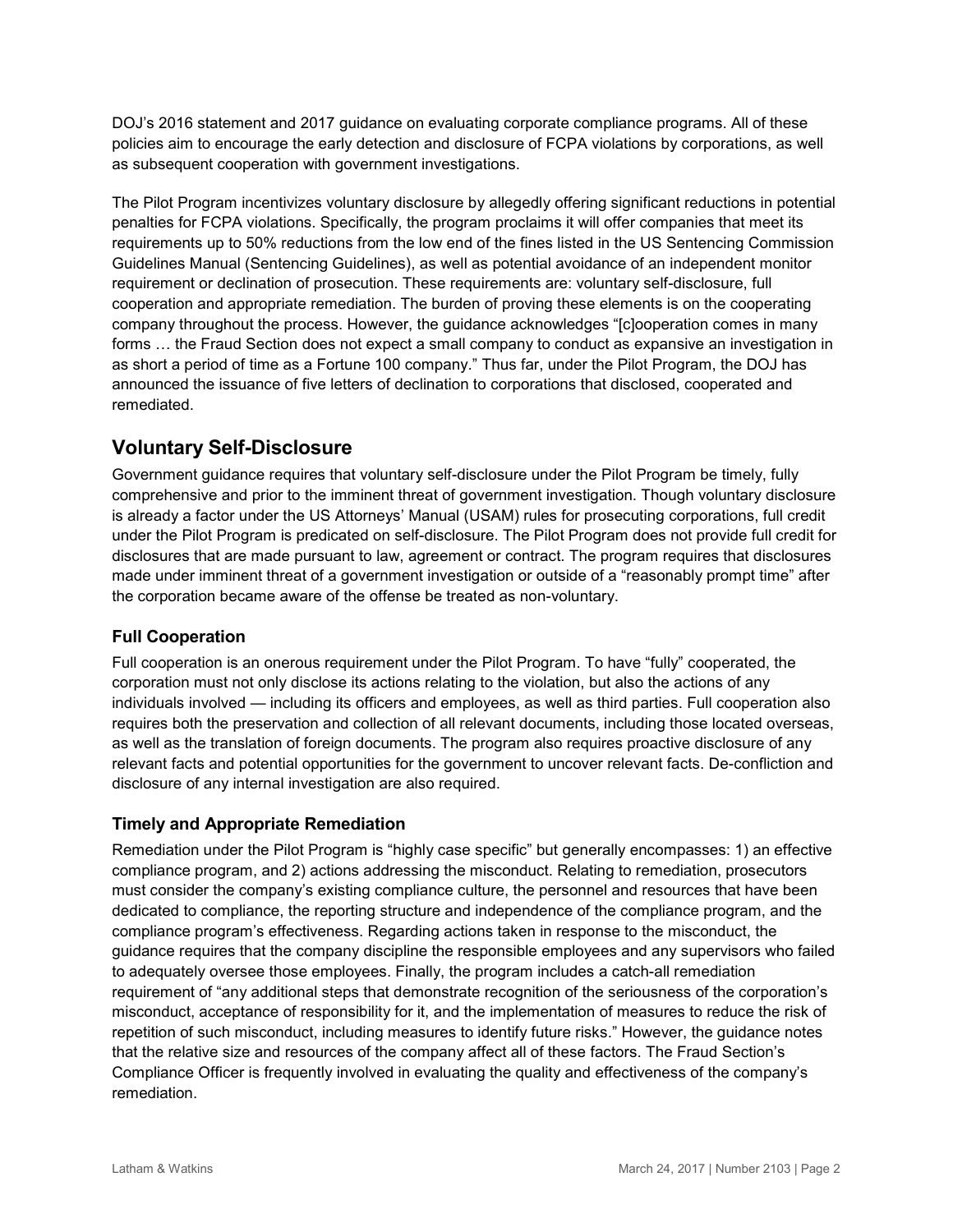## **Credit for Cooperation**

For full cooperation credit, corporations must meet all the "stringent" threshold requirements of selfdisclosure, full cooperation and remediation. In the instances in which all these requirements are met, the Fraud Section's FCPA Unit **may** award up to a 50% reduction off the bottom end of the Sentencing Guidelines' fine range and decline to require an independent monitor. Further, if all the program's conditions are met, the prosecutors are instructed **to consider** issuing a letter of declination. When determining if declination is appropriate, prosecutors are to consider "countervailing factors" such as executive involvement in the misconduct, the scale of the misconduct in relation to the size of the company, and the company's history of non-compliance (especially if there was a prior resolution within the last five years). Partial cooperation credit, including up to a 25% reduction of any penalty, is available for corporations that do not voluntarily self-disclose but still fully cooperate and timely remediate.

Crucially, in order to receive any credit under the Pilot Program, the corporation must have fully identified **all** individuals involved in the violation. Additionally, both full and partial credit require that the company "disgorge all profits from the FCPA misconduct at issue."

## **Key Considerations and Implications**

## **Corporations are Increasingly Incentivized to Assume not Only an Investigatory Role, but Also to Proactively Self-Disclose Findings**

The continuation of the Pilot Program represents another DOJ step to encourage corporations to aid the government; not only by investigating FCPA allegations but also by proactively sharing the results of their internal investigations with the government. Beginning with its 2015 guidance on individual accountability, the DOJ increased the pressure on cooperating corporations to conduct the investigations into potential illegal conduct. The DOJ began requiring total disclosure of **all** facts about individuals involved in the alleged violation as a prerequisite to a company receiving **any** cooperation credit under the USAM. Then, in 2016, the Pilot Program provided the carrot to that stick by making the disclosure of those same facts a part of the eligibility for further reductions in penalties.

The Pilot Program seeks the assistance of companies to enforce the FCPA. Enforcement agencies have limited resources, and the program allows corporate entities to fill that resource gap. Timely locating violations, thoroughly investigating them (including the individuals involved), disciplining the employees, and implementing appropriate remediation are all functions that most corporations (and their external counsel) have historically performed. By adding self-disclosure and government-imposed remediation to the cooperation requirement, the Pilot Program purportedly expands and formalizes the incentive to proactively conduct such investigations and to subsequently self-disclose to government authorities.

From the corporation's perspective, cooperation and full disclosure can be a favorable method for resolving FCPA issues. Separate from the government incentives, given the global marketplace and the integration of compliance considerations into the fabric of corporate governance over the past decade, most companies are incentivized to implement robust and effective compliance programs that identify and address alleged misconduct. Understanding the monetary impact of disclosing information to the government is critically important. Paying a disgorgement plus a 50% reduced penalty, or potentially no penalty at all, may be a meaningful and appropriate consideration that causes a corporate entity to pursue disclosure to the government. Similarly, if the government does not require the imposition of a monitor, that may be a significant benefit for the company because it could minimize costs and the often unnecessary intrusion of a monitor into company operations, while maximizing the corporation's internal development of an effective compliance program.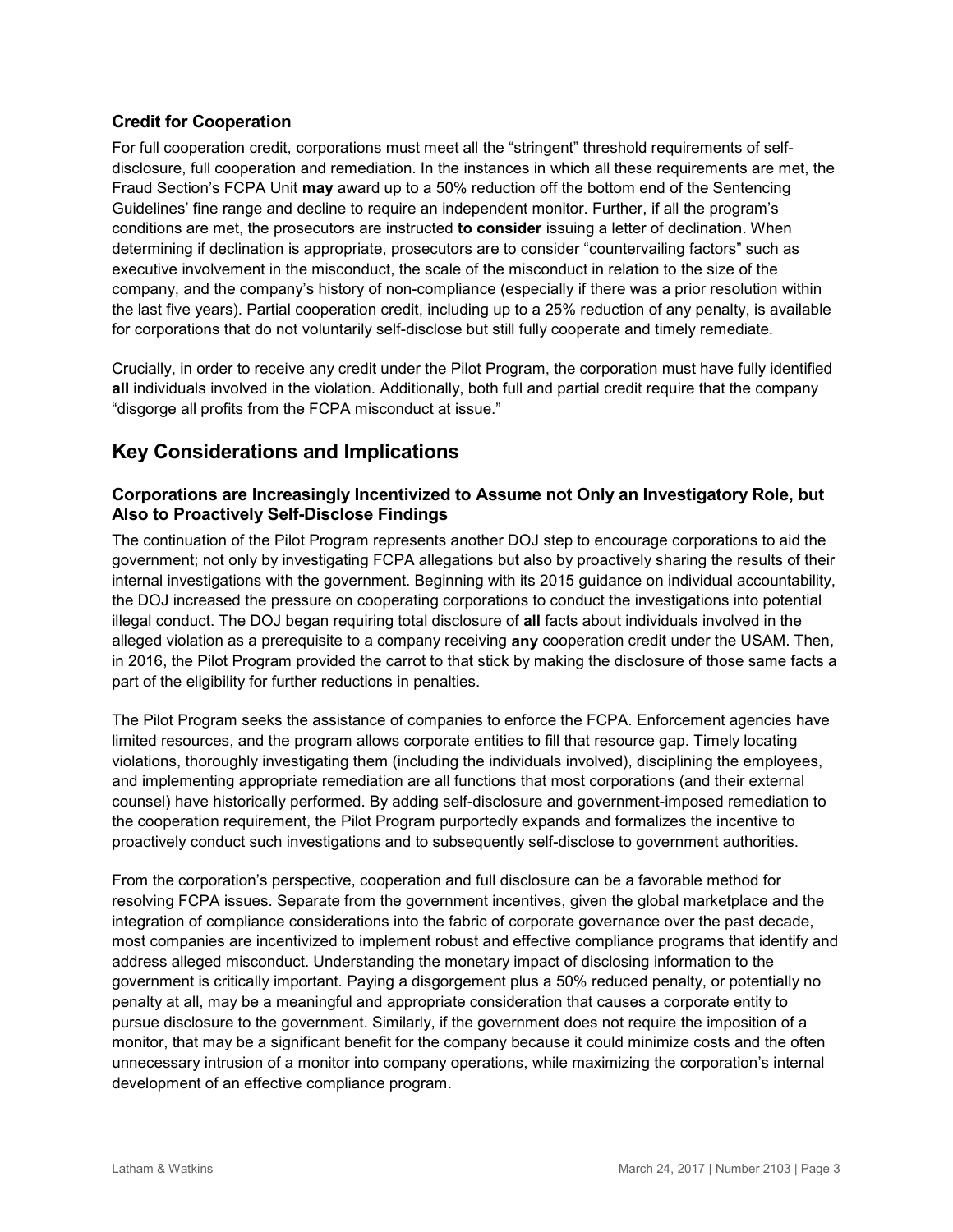Still, uncertainty remains. A DOJ declination letter to the corporation is not guaranteed. Rather, when all the program requirements are met, the Fraud Section "will consider" a declination of prosecution. There is also no guarantee that the DOJ will dispense with the independent monitor requirement; indeed, over the past few years monitors have been prominently included in FCPA settlements with the DOJ. Although the SEC has invoked disgorgement in anti-corruption investigations, it has not been a traditional penalty that criminal enforcement authorities have imposed. The specifics regarding how the DOJ will consistently implement disgorgement remain unclear. More fundamentally, the manner in which the DOJ calculates penalties has been subject to sharp criticism. Companies not only remain concerned about the drastic increase in settlement amounts in DOJ anti-corruption matters, but also by the seeming vagaries of the calculations involved in settlement negotiations with the US government, which purportedly rely upon the Sentencing Guidelines. So, while corporate decision-makers may welcome the 50% reduction articulated in the DOJ voluntary disclosure guidance, concerns remain regarding the underlying calculation of the original penalty to which that percentage reduction is applied. The 25% cap for companies that cooperate but do not self-disclose may also limit the incentive for the corporation to extend the scope (geographical and/or subject matter) of the internal investigation because of the restrictive ceiling imposed.

## **Cooperation in the Global Context: Crucial Disclosure Considerations**

Cooperation and disclosure calculations are compounded by the global nature of FCPA investigations and the DOJ's broad assertion of jurisdiction. The DOJ has long touted its goal of collaborating with parallel agencies abroad (and the SEC domestically). Recent anti-corruption enforcement actions involving corporate settlements with multiple non-US anti-corruption enforcement agencies, together with the DOJ, have demonstrated that this possibility should not be underestimated. Among other concerns, the potential for overlapping government investigations creates serious concerns regarding a "pile on" problem, in which a single company is punished by multiple agencies, in multiple countries, for the same underlying conduct and subject to a vastly inflated settlement amount.

The DOJ has clarified that it will refer disclosed violations to enforcement agencies in other countries. Multilateral development banks have indicated that they will generate referrals to criminal enforcement authorities not only in the United States, but across the globe. Incentives for whistleblowers to contact US enforcement officials and regulators remain in place. Cooperating companies must carefully contemplate to whom they disclose, what they disclose, and when they disclose the alleged corporate misconduct. Companies increasingly should understand, for instance, the non-US jurisdiction's enforcement practices and history of joint resolutions with US investigations, lest the company unintentionally expose itself to additional punishments for the same conduct through its cooperation because DOJ cannot control the nature and extent of the non-US jurisdiction's investigation.

## **DOJ Policies May Create Tensions Between Individual Accountability, Corporate Investigations, and Self-Disclosure**

The Pilot Program's continued focus on full and proactive disclosure as a requirement of cooperation strengthens the need for effective internal investigations. A corporation cannot make good judgments about the risks associated with cooperation without understanding the relevant facts. In order to make informed decisions, senior leadership should seek to understand who was involved in the alleged violation, which individuals knew or should have known, the jurisdictions impacted, as well as the amounts of money spent and gained. Without this information, corporate leaders cannot know the company's likely exposure and, therefore, the associated benefits and risks of self-disclosure.

However, the corporation's attempt to fully understand the facts may be at odds with the DOJ's aggressive desire to prosecute individuals, including senior corporate officers. Given the DOJ's continued focus on individual accountability, and Latham's experience this past year regarding implementation of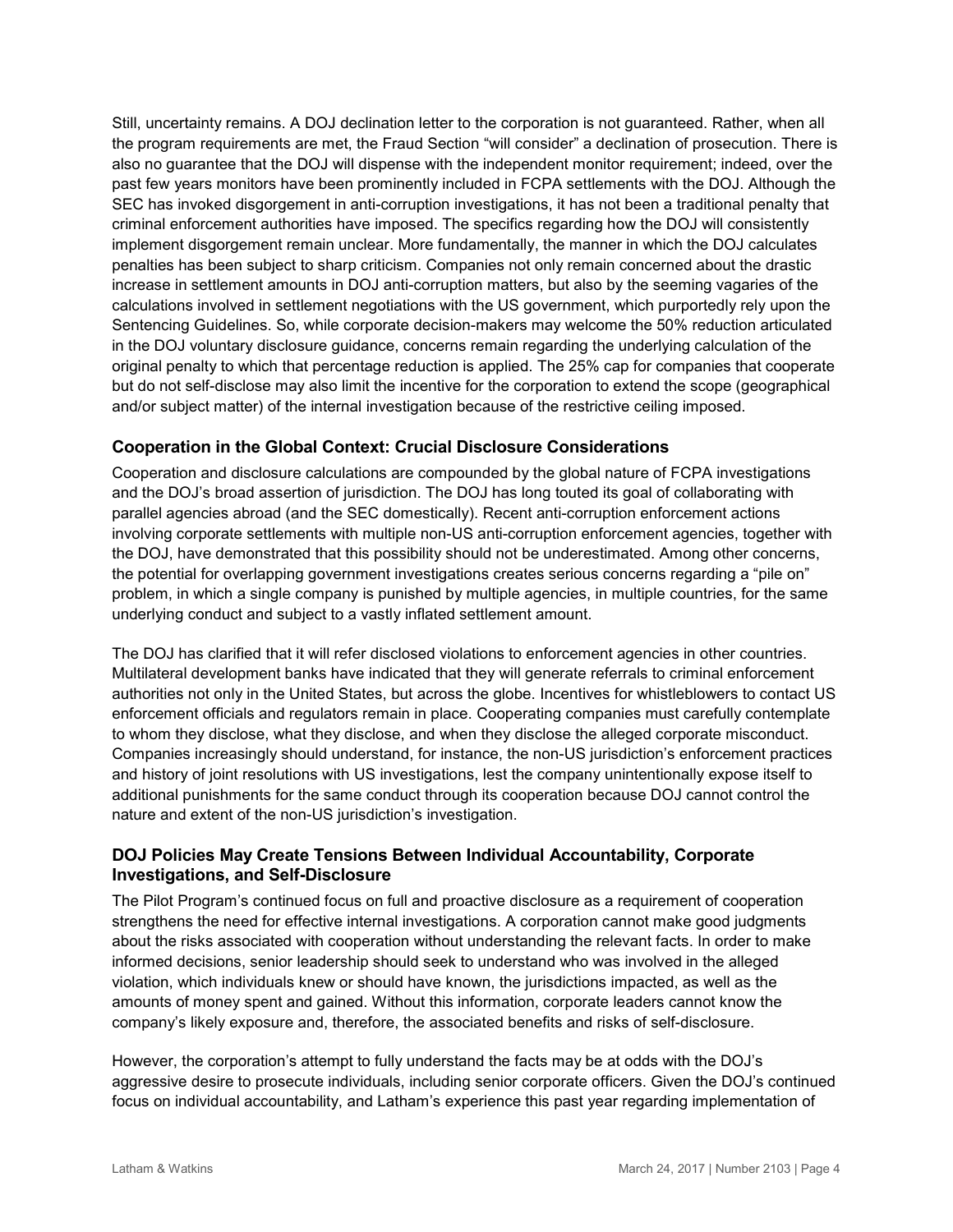DOJ policy, senior corporate officers can seek (and have sought) to obtain individual counsel at much earlier stages of the internal investigation. While some of these corporate officers may continue to cooperate with the internal investigation and participate in interviews, others may decline (and have declined) to participate. Moreover, the insertion of individual counsel at much earlier stages of the investigative process, may slowdown (and has slowed down) fact-gathering. This can place internal and external corporate counsel in difficult positions, due to the pressures of disclosing to the DOJ before the corporate disclosure could be branded as non-voluntary. Also, the desire to voluntarily disclose the facts to DOJ may impact (and has impacted) the working relationships of individuals involved in joint defense agreements. The practical reality may be that the DOJ's policy initiatives promoting corporate disclosure and individual accountability are actually working at cross-purposes.

## **Evaluation of the Pilot Program under the New Administration**

The duration of the Pilot Program's review period, as well as its final manifestation post-review, remain unclear. The government has not provided specifics regarding the review that the program will undergo, while still emphasizing that the Pilot Program provides transparency in the cooperation process.

Arguably, the DOJ that reviews the Pilot Program will be a very different DOJ from the one that created it. The same day the continuation of the Pilot Program was announced, DOJ leadership requested the resignations of all 46 remaining presidentially-appointed US attorneys. The FCPA and Pilot Program are primarily led by DOJ's Criminal Division, rather than by the US attorney community, but transition is also occurring in senior leadership in the Criminal Division. So, how the DOJ will evaluate the Pilot Program remains to be seen. At the very least, the Pilot Program will continue in its current form for the duration of this review period.

## **Conclusion**

The extension of the FCPA Pilot Program serves to continue the status quo as a means for the DOJ to incentivize corporate voluntary self-disclosure. How long this option continues to exist and what form it ultimately takes are still unknown. Corporations should continue to consider carefully whether this policy, in its current form, impacts strategies relating to investigations, internal compliance, and the benefits and risks associated with voluntary self-disclosure.

If you have questions about this *Client Alert*, please contact one of the authors listed below or the Latham lawyer with whom you normally consult:

**[Benjamin A. Naftalis](https://www.lw.com/people/benjamin-naftalis)** [benjamin.naftalis@lw.com](mailto:benjamin.naftalis@lw.com) +1.212.906.1713 New York

#### **[Barry M. Sabin](https://www.lw.com/people/barry-sabin)**

[barry.sabin@lw.com](mailto:barry.sabin@lw.com) +1.202.637.2263 Washington, D.C.